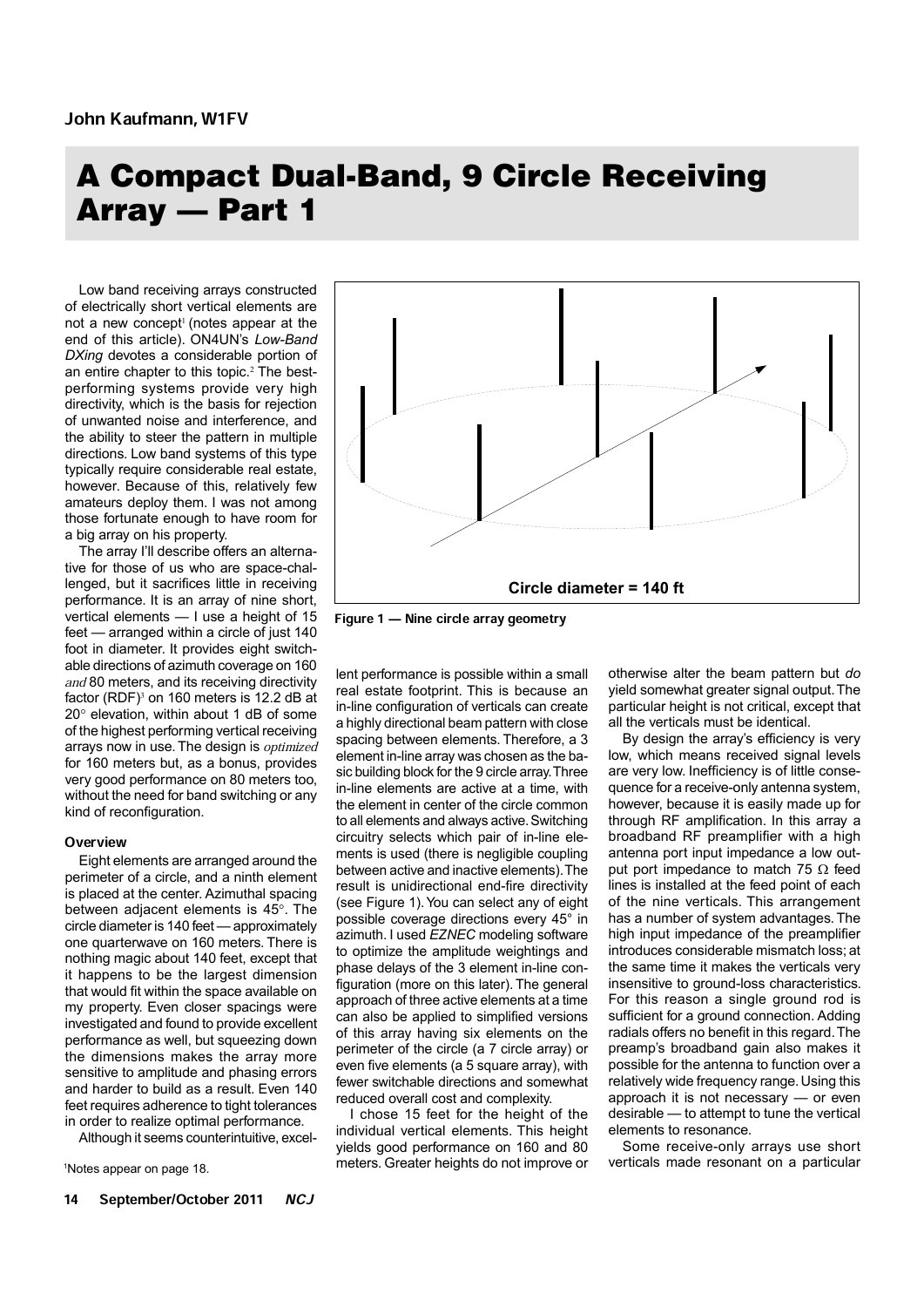

Figure 2 – "Optimized" 3 element inline array for 160 meters



Figure  $3 - 160$ -meter elevation pattern

frequency through the use of base or top loading, and these do not use preamplification at the feed points. On the other hand, these systems usually require radials, and operational bandwidth is relatively narrow. In principle we could employ such an approach with this system, if the user desires only single-band (eg, 160 meter) operation. For the approach described here to work optimally, however, it is critically important that all vertical elements present a 75  $\Omega$ resistive load to the feed lines. Equal-length 75  $\Omega$  RG-6 feed lines from each element are brought to a combiner/controller circuit that I've located at the array's center. This circuit coherently combines the signals from the verticals with the correct amplitude weightings and phase delays.

The key to broadband operation of the array is to terminate all feed lines in their characteristic impedance, 75  $\Omega$  in the case of RG-6. When this condition is met, you can accomplish element phasing with simple delay lines, where the delay angle is equal to the line's electrical length. Delay is independent of frequency, unlike the case where feed lines are not terminated in their characteristic impedance. The combiner/controller circuit used here was designed to provide the required 75  $\Omega$ termination on all ports. I'll describe circuit details in Part 2 of this article.

### Modeling Results

I used *EZNEC/4* to optimize the signal amplitude weightings and phases for three in-line elements at 70 foot spacing. The objectives were to maximize RDF on 160 meters while restricting side lobe and back lobe levels to no greater than –20 dB with respect to the main lobe at low elevation angles. The ratio of current in the center element to the two end elements is 2:1.05, with relative phases of 0°, –200° and –40°, as shown in Figure 2.

*EZNEC*'s "high accuracy" ground model was employed, assuming "average" ground at a frequency of 1.83 MHz. The ground connection at each vertical was modeled as a four foot ground rod, which *EZNEC/4* allows, because it uses the NEC-4 engine that can handle buried wires. Several thousand ohms of termination impedance were also added at the feed points of each vertical to model the high-impedance amplifier input. Figure 3 shows the calculated elevation pattern while Figure 4 depicts the azimuth pattern at a 20° takeoff angle.

RDF is probably the single most useful metric to gauge performance of a receiving array in a weak-signal environment where atmospheric noise is the dominant noise source —almost always the case on 160 and 80 meters. On 160 meters *EZNEC/4*  calculates the RDF of this array as 12.2 dB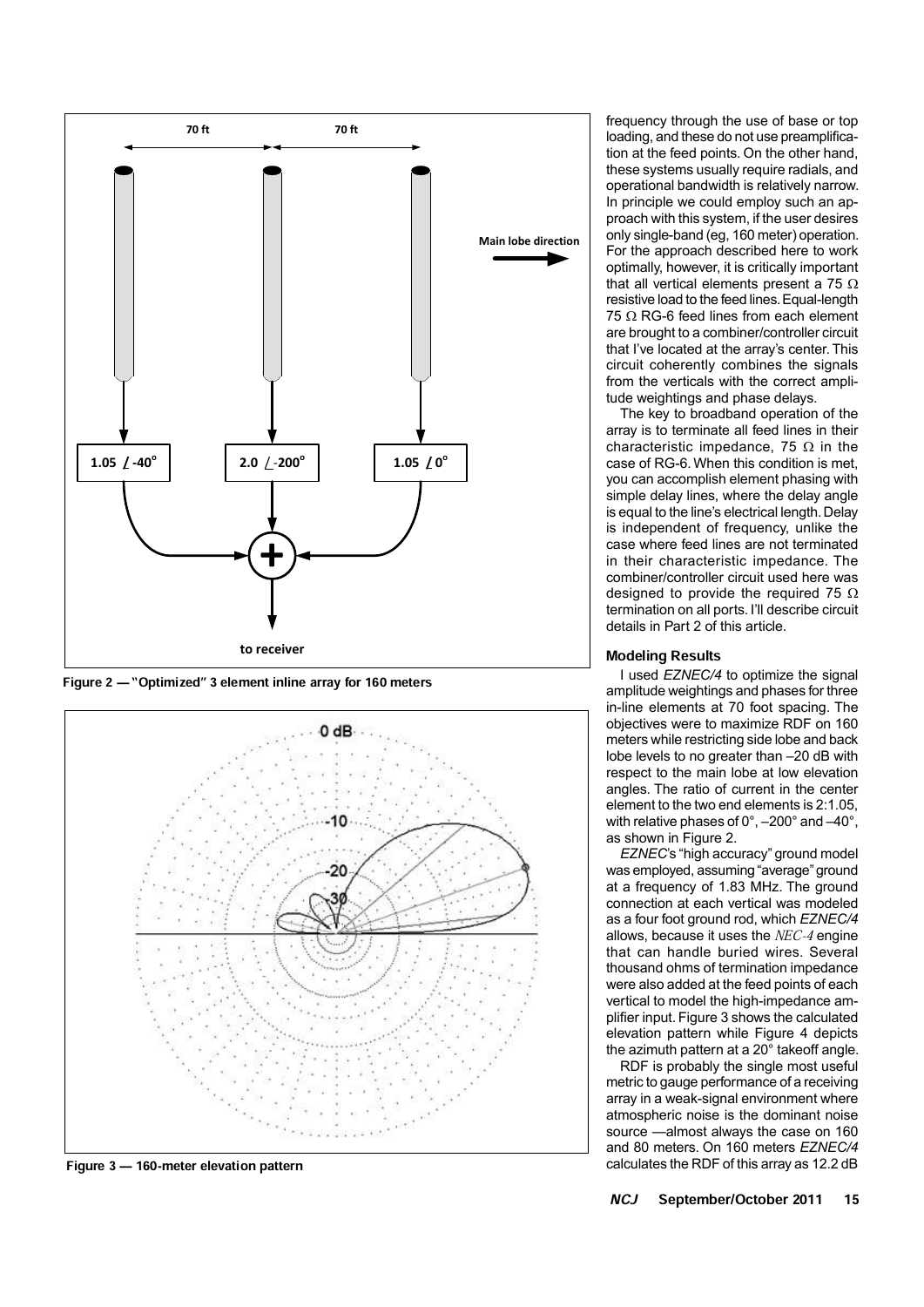at 20° elevation. The RDF of a single quarter-wave vertical is about 5 dB, so the array provides a 7.2 dB RDF advantage over the vertical. In practical terms this means that you can expect the signal-to-noise ratio of low-angle signals to improve by about 7 dB when you switch from the single vertical to the array. This assumes that ambient atmospheric noise is more or less uniformly distributed over all directions. In instances when noise is stronger from certain headings — when there are strong thunderstorms in a particular direction, for example — the signal-to-noise ratio advantage can differ. If the thunderstorms are in the same direction as the desired signal, then the advantage is likely to be smaller, because the array cannot spatially discriminate against the noise source. Conversely when the weather system is to the sides or the rear, the advantage can be greater. Of course, there are also instances where reception is impaired by interfering signals, in which case it is desirable to have a lot of rejection in the direction of the interference. Consequently both high RDF and low side lobe and back lobe levels are desirable properties of an array.

#### 80 Meter Patterns

Because the delay lines provide delay that is independent of frequency, a highly directive beam pattern is also produced on 80 meters with the same combiner/controller circuit used on 160 meters. The actual phase values (in degrees) do, of course, scale directly with frequency when the time delay is constant. As a result, the phases of the three elements (viewed from left to right in Figure 2) become –80°, –220° and 0° respectively (assuming the frequency is doubled from 1.83 to 3.66 MHz)<sup>4</sup>, while the amplitude ratios remain the same. Under these conditions the elevation and azimuth beam patterns illustrated in Figures 5 and 6 are obtained.

The RDF on 80 meters is 11.2 dB at 20° elevation, or slightly less than the RDF obtained on 160 meters. Some additional investigation through *EZNEC/4* reveals that the RDF for 80 meters could be improved somewhat to 12.0 dB by relatively small changes to the signal amplitude weightings and phases. To avoid additional complexity in the combiner circuit, however, no provision was made for a separate circuit optimized for 80 meters. The forward lobe beamwidth becomes somewhat narrower as RDF is increased, but the 80 meter side lobe levels also start to increase, so a tradeoff must be made between RDF and side lobes. The array's performance does not extend to 40 meters, because the element spacings become too large in terms of wavelengths to



Figure  $4 - 160$  meter azimuth pattern at a 20 $^{\circ}$  take-off angle.



Figure  $5 - 80$  meter elevation pattern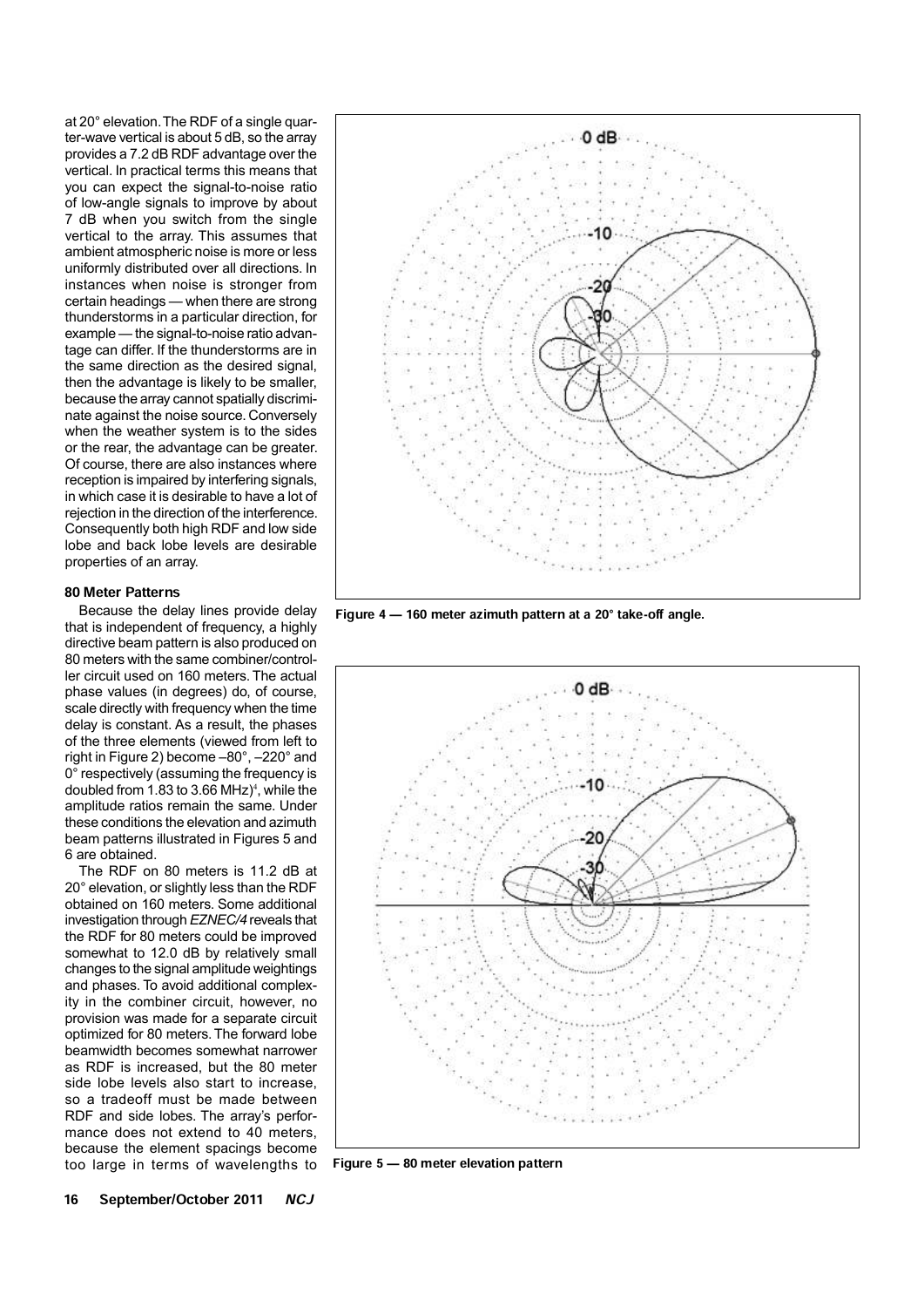create a useful beam pattern.

### Comparison to Other Receiving Arrays

Suffice to say that this 9 circle array compares favorably in terms of RDF to other high-performance receiving arrays for 160 meters. ON4UN's "Low Band DXing" book describes 8-circle and 9 circle arrays that have RDFs of 12.3 and 12.6 dB respectively.<sup>5</sup> The daunting realization that their required diameters are 320 feet and 415 feet respectively on 160 meters, however, puts a damper on the dreams of many, if not most, of us of ever deploying one of these systems. The compact 9 circle array described here sacrifices almost nothing in RDF to these systems, yet it has a much, much smaller physical footprint. Those larger arrays do have the advantage of greater suppression of signals from sides and rear, however.

The RDF of the compact 9 circle is also about equal to that of an 800 foot terminated Beverage antenna, yet its largest linear dimension is nearly six times less than the Beverage! Although the RDFs of the two antennas are very close, some noteworthy differences in the details of their respective beam patterns are worth exploring.

The 800 foot Beverage has a forward lobe that is about 20 percent narrower in its azimuthal width (at –3 dB) than the 9 circle array, but with an elevation beamwidth that is almost 20% greater (see Figures 7 and 8). The 9 circle's response in the elevation plane is weighted more heavily to low angles.

The Beverage also has much larger secondary lobes at high elevation angles, as is evident in Figure 7. Therefore the 9 circle array and the 800 foot Beverage can be expected to exhibit somewhat different receiving characteristics that are dependent on angle and direction of arrival, even though their RDFs are equivalent.

It should be apparent that a single standalone 3 element in-line array, as described above, can be deployed as a substitute or replacement for a single Beverage antenna when there are space limitations.

In Part 2 of this article (to appear in the November/December issue of *NCJ*), I'll detail on how to build the array, including schematic diagrams for the key circuits and get it working.



Figure  $6 - 80$  meter azimuth pattern at a 20 $^{\circ}$  take-off angle.



Figure 7 – Elevation pattern of 800 foot Beverage on 160 meters (Note the high-angle secondary lobes.)